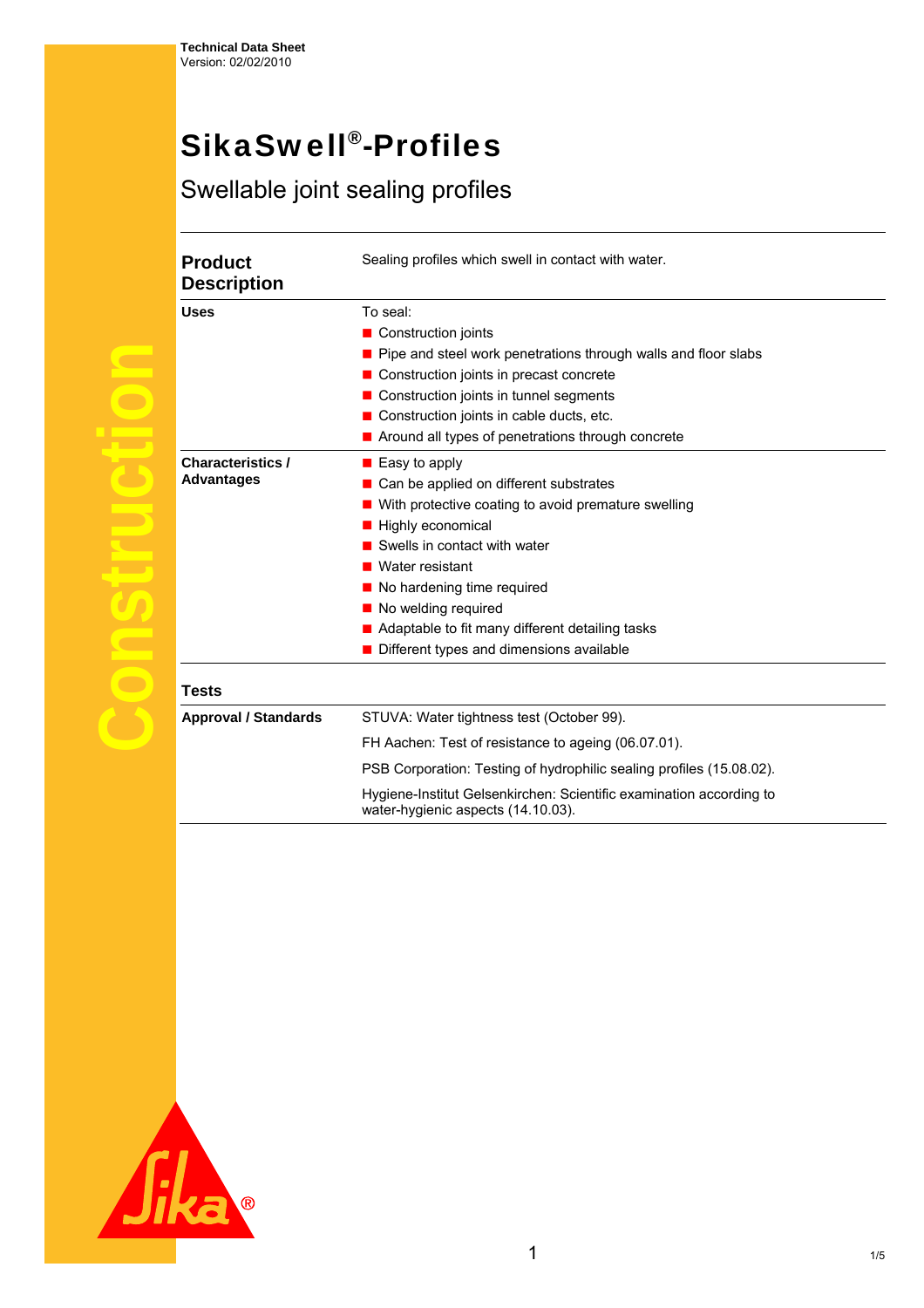## **Product Data**

| <b>Form</b>                 |                                                                                                         |  |  |
|-----------------------------|---------------------------------------------------------------------------------------------------------|--|--|
| <b>Appearance / Colours</b> | Mono Types:                                                                                             |  |  |
|                             | Plain section swelling profiles                                                                         |  |  |
|                             | Highly swellable red profiles                                                                           |  |  |
|                             | Hybrid Types:                                                                                           |  |  |
|                             | Plain-section or hollow-care hybrid swelling profiles                                                   |  |  |
|                             | Dual swellable profiles                                                                                 |  |  |
|                             | Red outer covering: Highly swellable red part                                                           |  |  |
|                             | Black inner core: Swellable part                                                                        |  |  |
| Packaging                   | Rolls packed in cardboard boxes, quantity depending on type of profile, consult the<br>following table. |  |  |
|                             |                                                                                                         |  |  |

**Types** 

| Type                                              | Width<br>(mm) | Thickness (mm) | Cross section<br>(schematically view) | Description                                                   | m / box             |  |
|---------------------------------------------------|---------------|----------------|---------------------------------------|---------------------------------------------------------------|---------------------|--|
| Mono Types                                        |               |                |                                       |                                                               |                     |  |
| P-2003                                            | 20            | 3              |                                       | Highly<br>swellable<br>profile                                | $7 \times 20 = 140$ |  |
| <b>Hybrid Types</b>                               |               |                |                                       |                                                               |                     |  |
| P-2010 H                                          | 20            | 10             |                                       | Dual swellable<br>profile with<br>stabilizing<br>inner core   | $1 \times 10 = 10$  |  |
| P-2507 H                                          | 25            | $\overline{7}$ |                                       | Dual swellable<br>profile with<br>pressure relief<br>chambers | $5 \times 10 = 50$  |  |
| Other profiles are available to order on request. |               |                |                                       |                                                               |                     |  |

## **Storage**

| <b>Storage Conditions /</b><br><b>Shelf Life</b>  | 48 months from date of production if stored in unopened, undamaged and sealed<br>original packaging in dry conditions at temperatures between $+5^{\circ}$ C and $+35^{\circ}$ C.<br>Protect from UV light. |                                                                      |             |
|---------------------------------------------------|-------------------------------------------------------------------------------------------------------------------------------------------------------------------------------------------------------------|----------------------------------------------------------------------|-------------|
| Technical Data                                    |                                                                                                                                                                                                             |                                                                      |             |
| <b>Chemical Base</b>                              | Red part:<br>Black inner care:                                                                                                                                                                              | Combination of hydrophilic swelling resins and rubber<br><b>FPDM</b> |             |
| <b>Change of Volume</b>                           | Hydrophilic swelling red part:                                                                                                                                                                              |                                                                      |             |
|                                                   | 7 days in tap water: $\geq 100\%$<br>14 days in tap water: ≥150%                                                                                                                                            |                                                                      | (DIN 53521) |
|                                                   | 10 dry-wet cycles in tap water: $\geq 100\%$<br>$(1 \text{ cycle} = 7 \text{ days} \text{ dry}$ and 7 days in tap water)                                                                                    |                                                                      | (DIN 53521) |
| <b>Swelling Pressure</b>                          | $\leq$ 15 bar after 7 days stored in tap water                                                                                                                                                              |                                                                      |             |
| <b>Mechanical / Physical</b><br><b>Properties</b> |                                                                                                                                                                                                             |                                                                      |             |
| <b>Tensile Strength</b>                           | Hydrophilic swelling red part:                                                                                                                                                                              |                                                                      |             |
|                                                   | $\geq$ 2.5 N/mm <sup>2</sup>                                                                                                                                                                                |                                                                      | (DIN 53504) |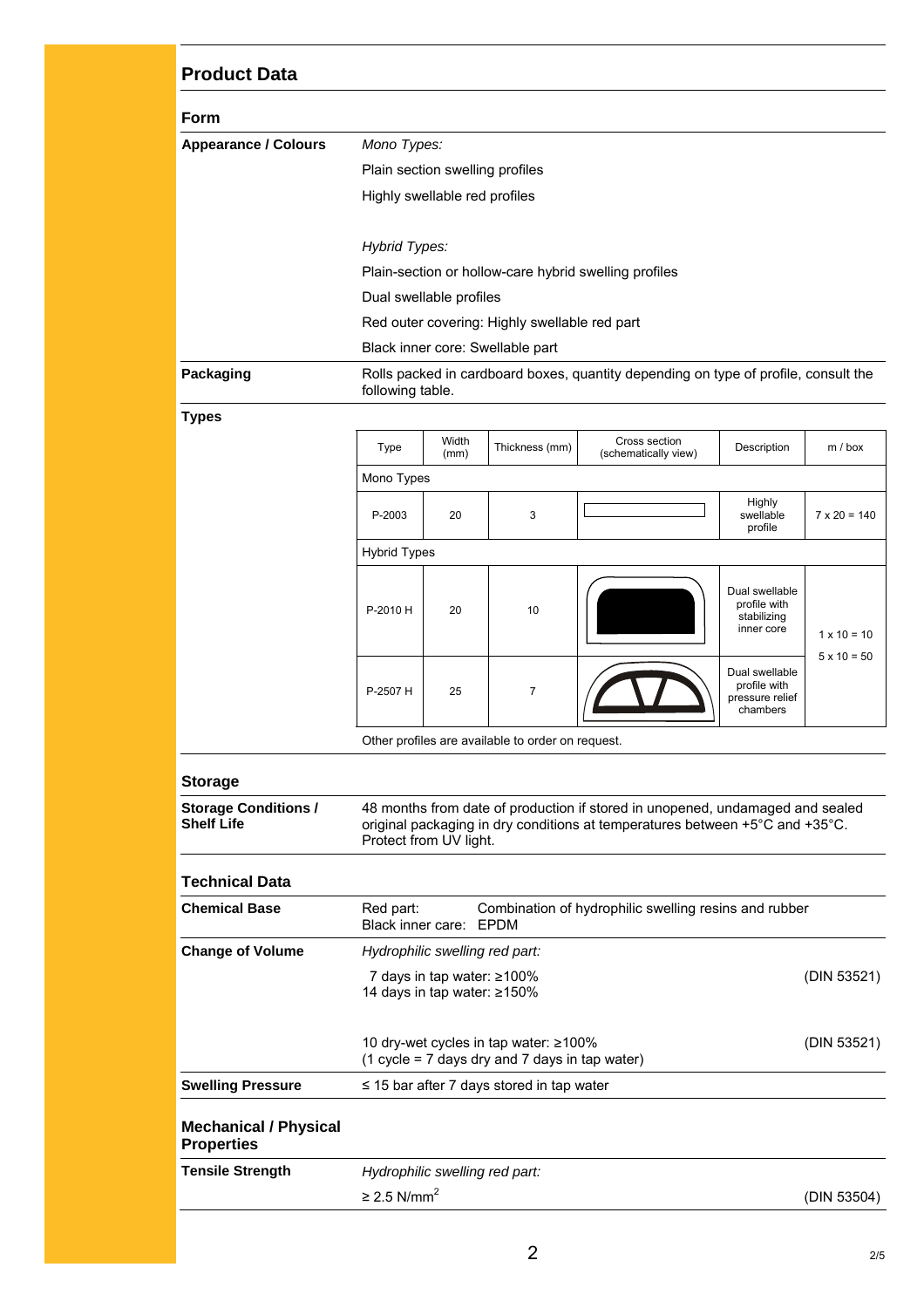|                                                                 | EPDM black part:                                                                                                                                                             |             |
|-----------------------------------------------------------------|------------------------------------------------------------------------------------------------------------------------------------------------------------------------------|-------------|
|                                                                 | $\geq$ 7.0 N/mm <sup>2</sup>                                                                                                                                                 | (DIN 53504) |
| <b>Shore A Hardness</b>                                         | Hydrophilic swelling red part:                                                                                                                                               |             |
|                                                                 | $75 + 5$                                                                                                                                                                     | (DIN 53505) |
|                                                                 |                                                                                                                                                                              |             |
|                                                                 | EPDM black part:                                                                                                                                                             |             |
|                                                                 | $80 + 5$                                                                                                                                                                     | (DIN 53505) |
| <b>Elongation at Break</b>                                      | Hydrophilic swelling red part:                                                                                                                                               |             |
|                                                                 | $\geq 250\%$                                                                                                                                                                 | (DIN 53504) |
|                                                                 |                                                                                                                                                                              |             |
|                                                                 | EPDM black part:                                                                                                                                                             |             |
|                                                                 | $\geq 100\%$                                                                                                                                                                 | (DIN 53504) |
|                                                                 |                                                                                                                                                                              |             |
| <b>System</b>                                                   |                                                                                                                                                                              |             |
| <b>Information</b>                                              |                                                                                                                                                                              |             |
| <b>Application Details</b>                                      |                                                                                                                                                                              |             |
| <b>Substrate Quality</b>                                        | The substrate must be sound, clean, dry, 'mat damp', free from all surface<br>contaminants.                                                                                  |             |
| <b>Substrate Preparation</b>                                    | All loose particles, release agents, laitance, paint, rust and other poorly adhering<br>materials must be removed by suitable hand or mechanical preparation.                |             |
|                                                                 | Surfaces which are excessively rough tend to leak later on. We recommend<br>smoothing of freshly placed concrete with a batten where the sealing profile is to be<br>placed. |             |
| <b>Application</b><br><b>Conditions /</b><br><b>Limitations</b> |                                                                                                                                                                              |             |
| <b>Substrate Temperature</b>                                    | Dependent on the adhesive which has been selected.<br>Please consult the corresponding Technical Data Sheet.                                                                 |             |
| <b>Ambient Temperature</b>                                      | Dependent on the adhesive which has been selected.<br>Please consult the corresponding Technical Data Sheet.                                                                 |             |
| <b>Substrate Moisture</b><br>Content                            | The substrate must be dry or "mat damp".                                                                                                                                     |             |
|                                                                 |                                                                                                                                                                              |             |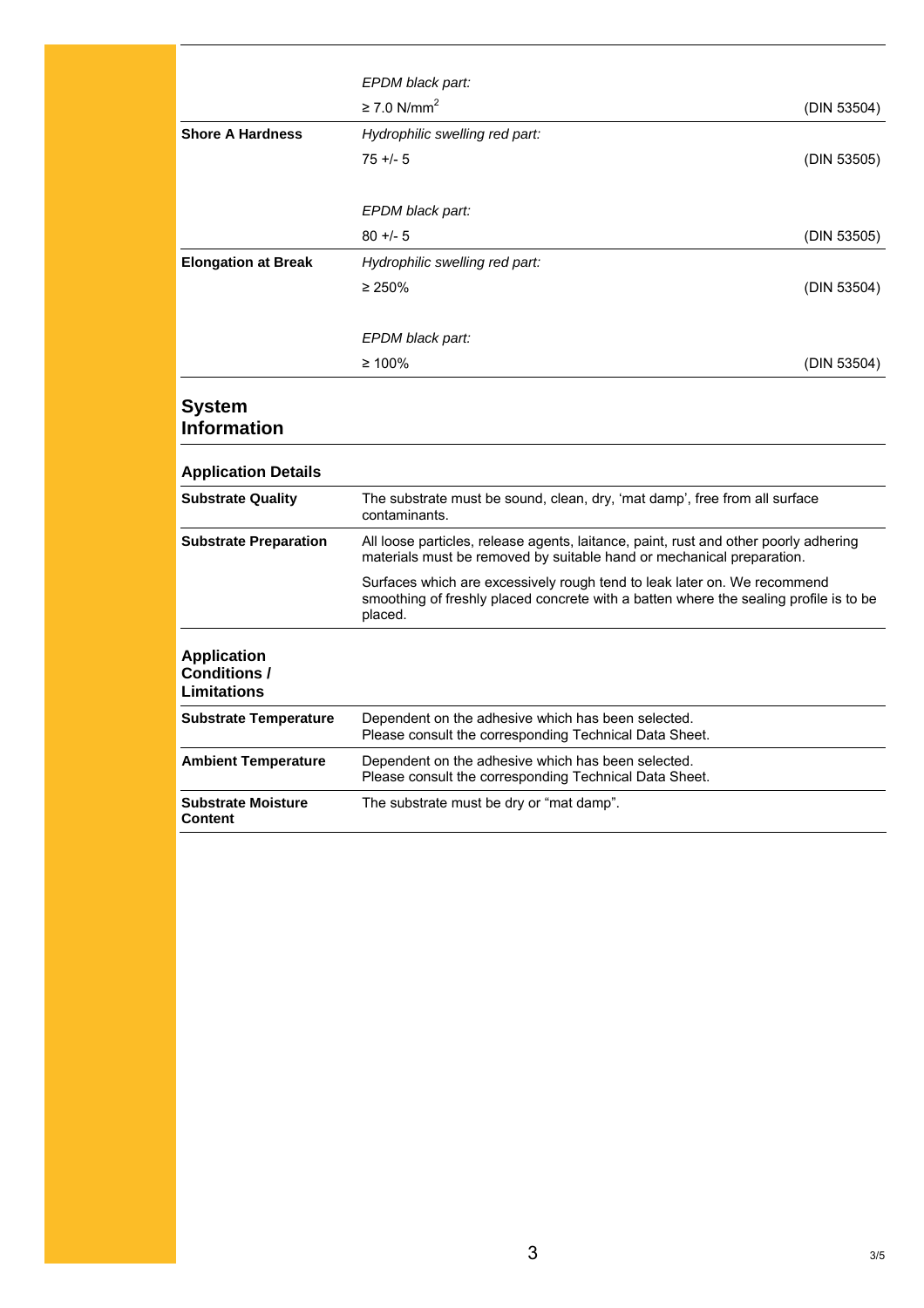| <b>Application</b><br><b>Instructions</b>   |                                                                                                                                                                                                                                                                                                                                                                                                                                                                                                                                                                              |  |  |
|---------------------------------------------|------------------------------------------------------------------------------------------------------------------------------------------------------------------------------------------------------------------------------------------------------------------------------------------------------------------------------------------------------------------------------------------------------------------------------------------------------------------------------------------------------------------------------------------------------------------------------|--|--|
| <b>Application Method /</b><br><b>Tools</b> | Fixing methods:                                                                                                                                                                                                                                                                                                                                                                                                                                                                                                                                                              |  |  |
|                                             | SikaSwell®-Profiles can be fixed with SikaSwell® S-2                                                                                                                                                                                                                                                                                                                                                                                                                                                                                                                         |  |  |
|                                             |                                                                                                                                                                                                                                                                                                                                                                                                                                                                                                                                                                              |  |  |
|                                             | Smooth, flat, dry substrates such as PVC, metals, precast concrete elements etc.                                                                                                                                                                                                                                                                                                                                                                                                                                                                                             |  |  |
|                                             | With SikaSwell® S-2                                                                                                                                                                                                                                                                                                                                                                                                                                                                                                                                                          |  |  |
|                                             | Apply SikaSwell <sup>®</sup> S-2 in a narrow bed (size of triangular section $\sim$ 5 mm) to the<br>substrate. The profiles must be placed within max. 30 minutes onto and<br>pressed well into the still fresh SikaSwell® S-2 sealant until small quantities of<br>SikaSwell <sup>®</sup> S-2 ooze out from both side of the profiles.<br>Allow SikaSwell <sup>®</sup> S-2 to harden for 2-3 hours before placing concrete.<br>Please consult the Technical Data Sheet of SikaSwell® S-2.                                                                                   |  |  |
|                                             | Rough, uneven, dry or 'mat damp' substrates (e.g. scabbled concrete):                                                                                                                                                                                                                                                                                                                                                                                                                                                                                                        |  |  |
|                                             | With SikaSwell® S-2                                                                                                                                                                                                                                                                                                                                                                                                                                                                                                                                                          |  |  |
|                                             | SikaSwell® S-2 must be extruded in sufficient quantity to level the roughness of<br>the substrate.<br>Apply SikaSwell <sup>®</sup> S-2 in a narrow bed (size of triangular section $\sim$ 5 mm) to the<br>substrate. The profiles must be placed within max. 30 minutes onto and<br>pressed well into the still fresh SikaSwell® S-2 sealant until small quantities of<br>SikaSwell® S-2 ooze out from both side of the profiles.<br>Allow SikaSwell® S-2 to harden for $2$ - 3 hours before placing concrete.<br>Please consult the Technical Data Sheet of SikaSwell® S-2. |  |  |
|                                             | General:                                                                                                                                                                                                                                                                                                                                                                                                                                                                                                                                                                     |  |  |
|                                             | It is important that a full and continuous contact between the SikaSwell®-Profiles<br>and the substrate is achieved.                                                                                                                                                                                                                                                                                                                                                                                                                                                         |  |  |
|                                             | Place SikaSwell®-Profiles in the centre of the concrete section.                                                                                                                                                                                                                                                                                                                                                                                                                                                                                                             |  |  |
|                                             | Minimum cover to profiles on both sides must be 10 cm (reinforced concrete) or<br>15 cm (non reinforced concrete).                                                                                                                                                                                                                                                                                                                                                                                                                                                           |  |  |
|                                             | Connections and corners must be butt jointed and fixed.                                                                                                                                                                                                                                                                                                                                                                                                                                                                                                                      |  |  |
|                                             | During concreting, compact well around SikaSwell®-Profiles to provide a dense<br>concrete without and honeycombs or voids.                                                                                                                                                                                                                                                                                                                                                                                                                                                   |  |  |
| <b>Cleaning of Tools</b>                    | Clean all tools and application equipment with Sika® Colma-Cleaner immediately<br>after use. Hardened / cured material (adhesive) can only be mechanically removed.                                                                                                                                                                                                                                                                                                                                                                                                          |  |  |